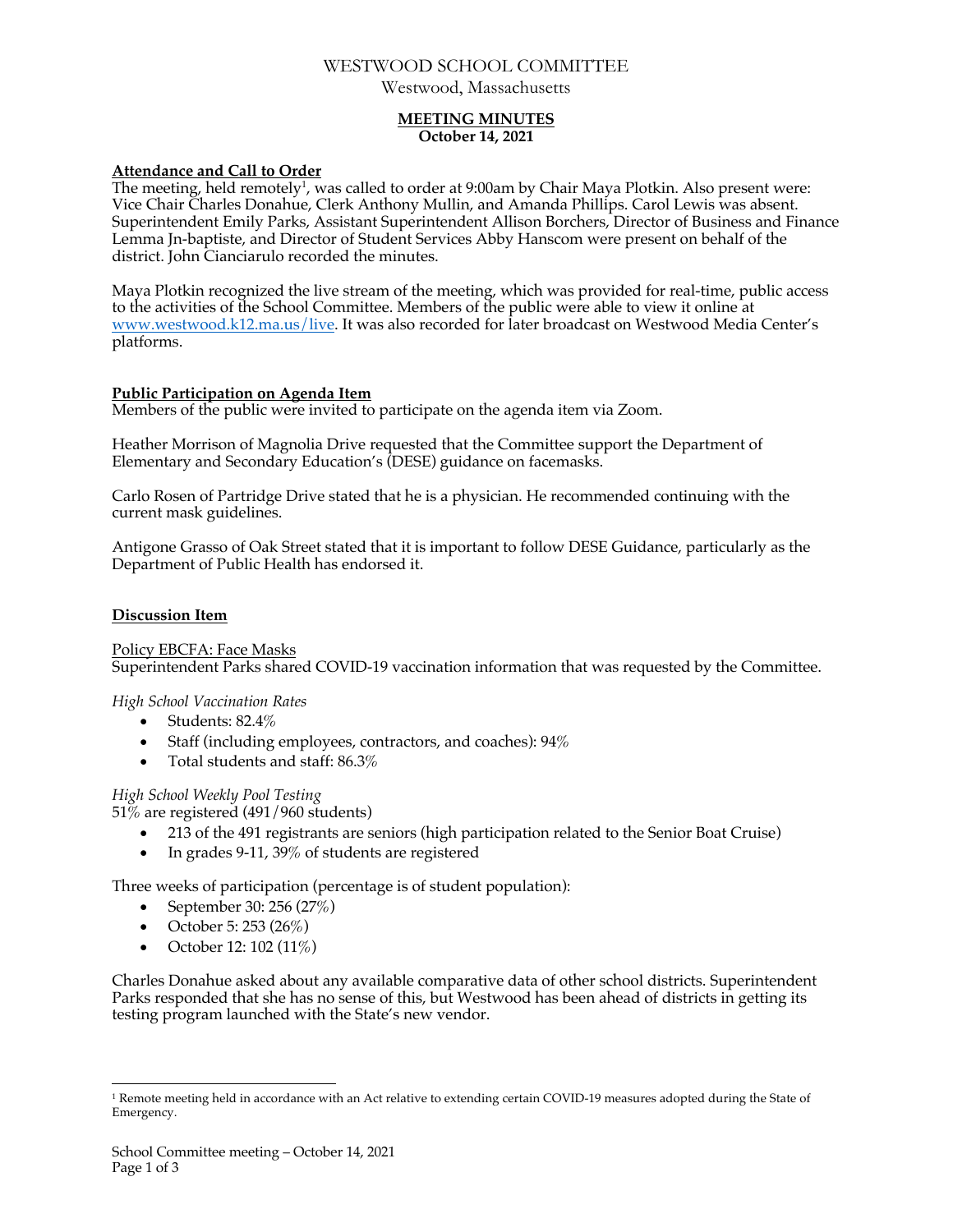## *COVID Cases*

Current cases:

- 7 student cases, all at Sheehan
- 2 staff cases (1 at Sheehan, 1 at High School)
- 47 students currently in "test and stay" protocol

Cases this school year to-date:

- 27 student cases (3 High School, 2 Middle School, 22 elementary; all but 1 unvaccinated)
- 5 staff cases (all vaccinated)

The percentage of high school students with a younger sibling in the district is 32.7%.

The School Committee received a letter from the Board of Health, recommending that the district's mask mandate remain in place, particularly while Norfolk county is in the "substantial" or "high" transmission category.

October 15 is the date by which DESE has permitted districts to invoke the mask exception for high schools. There are some communities whose boards of health have issued mask mandates for public buildings through November 1, taking the possibility off the table. Superintendent Parks is not aware of any district that has invoked the exception.

Anthony Mullin stated that the Board of Health's guidance is helpful. He would like to develop objective metrics related to the mask policy that are based on science and data, agreeing that the Norfolk county transmission rate would be a good indicator, suggesting a low or moderate transmission rate.

Mr. Mullin proposed a second criterion: Six weeks following the Food and Drug Administration's authorization of a vaccine for children five and older.

The Committee agreed that this criteria is worth using in the mask policy.

The Committee asked Superintendent Parks to apply for the exception at the high school so that it will be on-file.

The Committee then discussed how vaccinations would be handled for children once approved. Town Health Director Jared Orsini stated that there is no plan that has been solidified regarding distribution. The State has advised that they will not be opening mass vaccination clinics likes those previously setup at Gillette Stadium or the Hynes Convention Center, instead relying more upon pediatricians' offices and possibly community public health clinics.

## **New Business**

Anthony Mullin asked about the use of outdoor tents in January. Superintendent Parks stated that the tents are not winter-rated, so it will not be an option. The ability to have younger students vaccinated will be an important step toward resuming more typical elementary and middle school lunches.

## **Adjournment**

**MOTION** made by Charles Donahue to adjourn the meeting. Motion seconded by Amanda Phillips.

Roll-call vote:

Maya Plotkin: **Yes** Charles Donahue: **Yes** Anthony Mullin: **Yes** Carol Lewis: Absent Amanda Phillips: **Yes**

## **Result: 4-0-0 – Approved**

School Committee meeting – October 14, 2021 Page 2 of 3